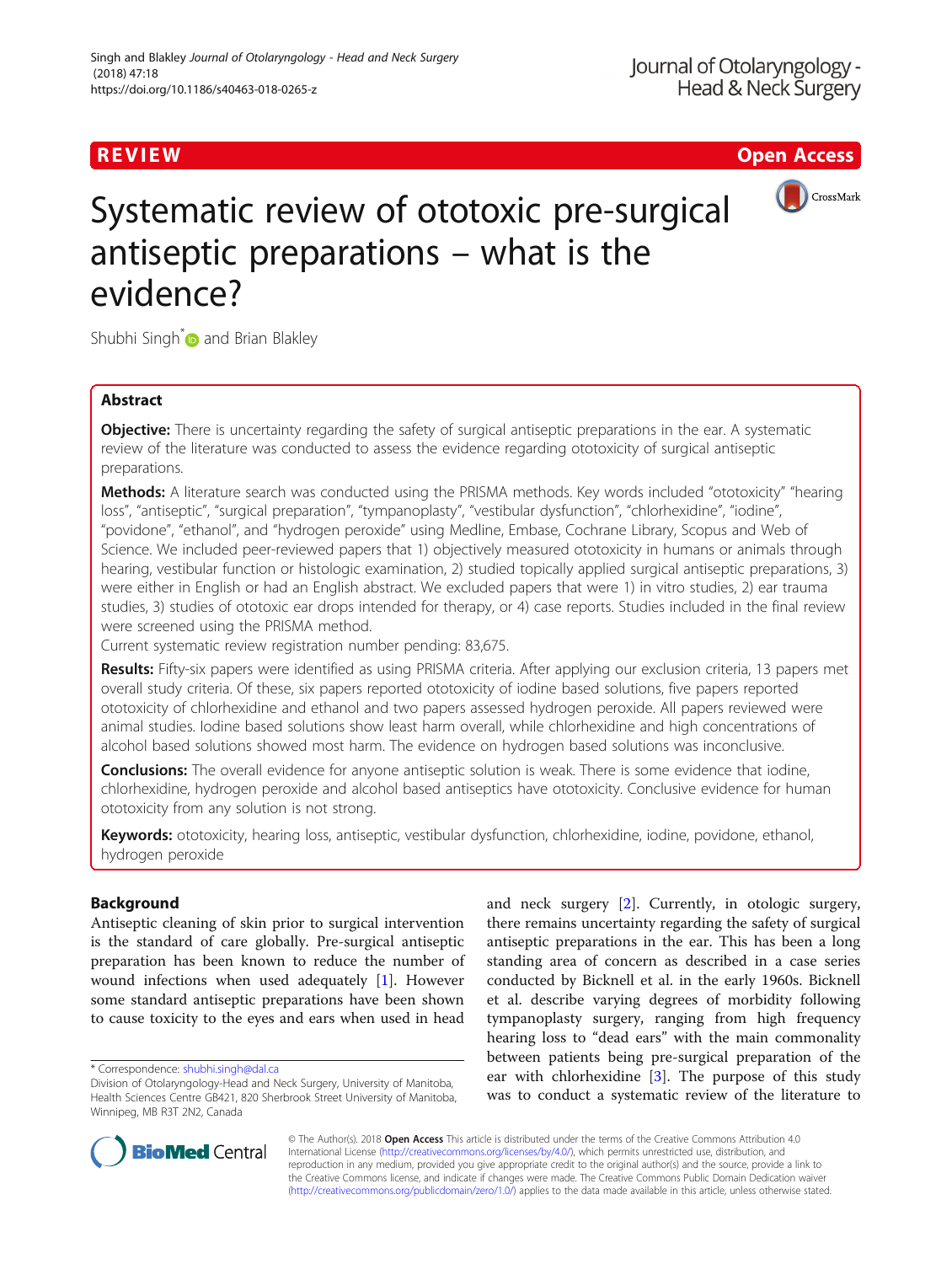assess the evidence regarding ototoxicity of standard surgical antiseptic preparations. The focus of this study was to review ototoxicity of povidone-iodine, chlorhexidine gluconate, ethanol and hydrogen peroxide.

## Methods

A systematic literature review was conducted using various combinations of the following key words: "ototoxicity", "hearing loss", "antiseptic", "surgical preparation", "tympanoplasty", "vestibular dysfunction", "chlorhexidine", "iodine", "povidone", "ethanol", and "hydrogen peroxide" using the databases: Medline, Embase, Cochrane Library, Scopus and Web of Science through September 2016. Further studies were obtained through screening references from relevant articles and the authors' own databases and grey literature including legal proceedings. Criteria for inclusion of a published article in this review were applied to the collected studies by two independent reviewers.

Studies included were peer-reviewed papers that 1) objectively measured ototoxicity in humans or animals through hearing, vestibular function or histologic examination, 2) studied topically applied surgical antiseptic preparations, 3) were either in English or had an English abstract. Excluded studies were 1) in vitro studies, 2) ear trauma studies, 3) studies of ototoxic ear drops intended for therapy and 4) case reports. Studies included in the final review were screened using the PRISMA method [[4](#page-5-0)].

Each paper identified through PRISMA criteria was reviewed for the following data items including: experimental subjects, solutions and concentrations tested and objective measure of ototoxicity. Objective measure of ototoxicity was defined as having any of the following: audiological or vestibular testing done before and after exposure to the solution, histological examinations or gross pathologic examinations. Due to the broad variation in objective measures of ototoxicity, no direct meta-analysis of the data was conducted between studies. However, the data obtained from the final results of studies meeting the set criteria in all studies are summarized in Tables [1,](#page-2-0) [2](#page-3-0) and [3.](#page-4-0) Sources of error for these studies are further assessed in the discussion section.

# Results

Fifty-six studies were identified through database searches and searches of relevant article references. Using pre-set criteria as mentioned above, 43 articles were eliminated as outlined in Fig. [1.](#page-4-0) Of the final 13 articles included in this review; six pertained to iodine based solutions, five to chlorhexidine and ethanol and two papers to hydrogen peroxide. All papers identified were animal studies.

Of the papers assessing the ototoxicity of povidoneiodine, Aursnes et al. found that povidone-iodine solutions in 70% alcohol with greater then 10 min of middle ear exposure to the solution caused an increase in cochlear damage [\[5](#page-5-0)]. Ichibangase et al. assessed ototoxicity of povidone-iodine 10% solution in guinea pigs of varying ages  $[6]$  $[6]$ . They found that those animals deemed to be infant or young had increased cochlear toxicity compared to adult guinea pigs. One reason they suggested for this finding was increased permeability of the round window membrane in infant versus adult guinea pigs as the membrane thickens with age  $[6]$  $[6]$ . Of the studies pertaining to povidone-iodine scrubs that contain detergents, all studies found that scrubs caused higher ototoxicity than povidone-iodine solutions, suggesting that detergent facilitates entry of the scrub into the inner ear [\[6](#page-5-0)–[8](#page-5-0)].

In studies assessing chlorhexidine gluconate solutions, Igarashi et al. found that a concentration of 0.05% caused no change in Auditory Brainstem Response (ABR) from baseline after three applications of solution to the middle ear [\[9](#page-5-0)]. Perez showed that after three applications of 0.5% chlorhexidine gluconate to the middle ear of sand rats, no ABR were present in previously normal hearing animals  $[10]$  $[10]$ . Finally, three applications of chlorhexidine solution at 2.0% concentration caused destruction of outer hair cells on histological examination of the cochlea. Concentrations of 0.05 and 2.0% were shown to cause thick serous middle ear discharge on gross pathological examination. Similarly,. Perez et al. found that 70% Ethyl Alcohol caused gross pathological changes to the middle ear space including erythema and edema. In some animals oedema of the external ear canal was so severe that testing of hearing was not possible [[10](#page-5-0)]. Morizono et al. tested several strengths of ethanol ranging from 0.1 to 100% pure ethanol in the middle ear cavities of chinchillas [[11\]](#page-5-0). They concluded that there was evidence of ototoxicity for ethanol concentrations greater than 10% using cochlear microphonics [[11](#page-5-0)].

Finally, Perez et al. and Nader et al. assessed the ototoxicity of 3% hydrogen peroxide solutions [\[12](#page-5-0)]. While Nader et al. found no difference in ABR from baseline after a 5 min exposure of 3% hydrogen peroxide to the middle ear of chinchillas, Perez et al. found the majority of sand rats tested had an increase in threshold from an average of 55 dB to 108 dB after 5 applications of 3% hydrogen peroxide [\[12](#page-5-0), [13](#page-5-0)].

# **Discussion**

In this review, we identified 13 studies showing the ototoxicity of povidone-iodine, chlorhexidine gluconate, ethanol/ ethyl alcohol and hydrogen peroxide in controlled non-trauma settings. All studies were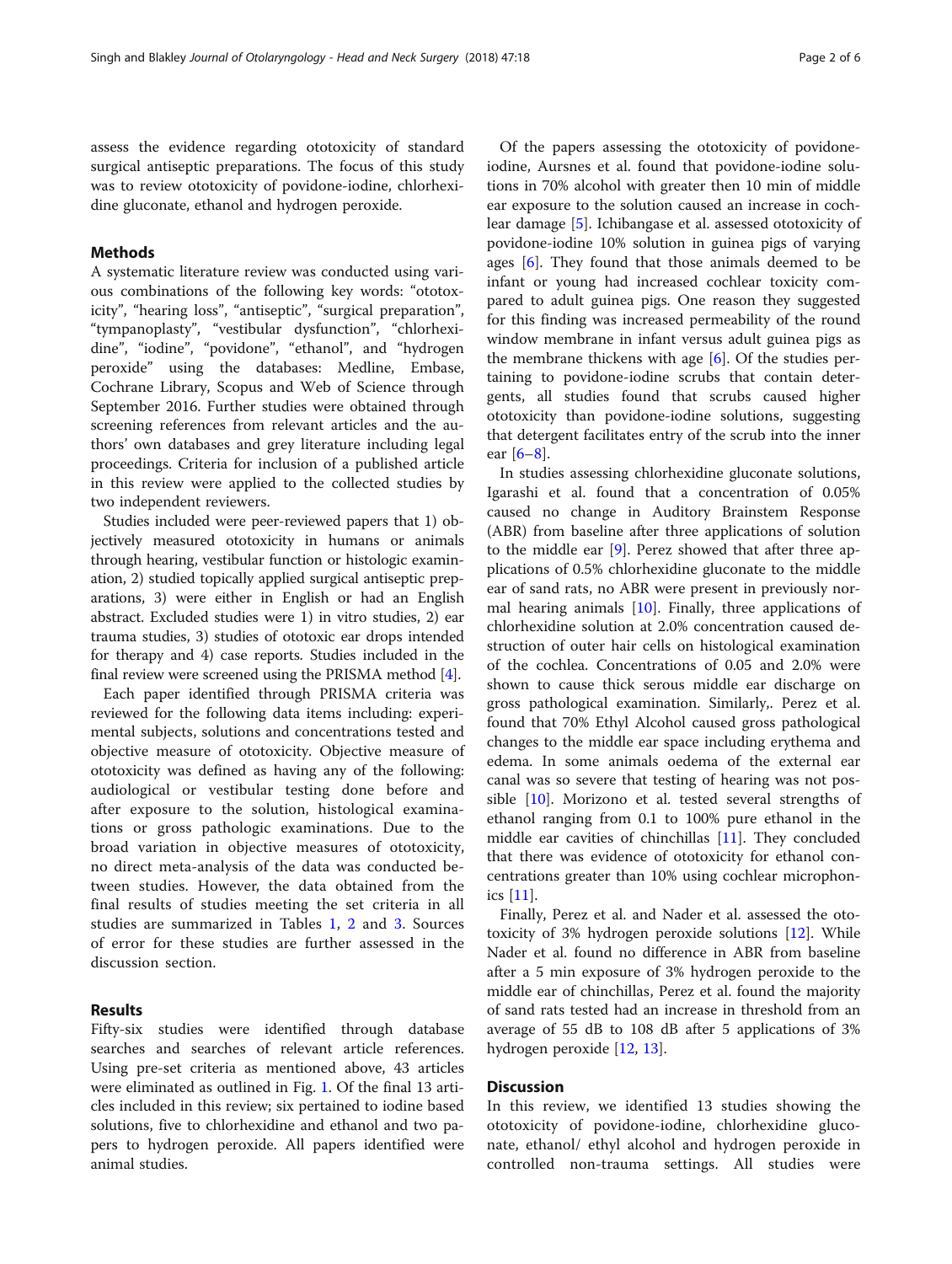# <span id="page-2-0"></span>Table 1 Results for iodine-based antiseptic preparations

| Author, Year         | Population                                                                                                  | Intervention                                                                                                                                                                                                                                                                                                                                                                                      | Control                                                                                                                                                                                      | Outcome                                                                                                                                                                                                                                                                                                                                                                                                                                                                                                            |
|----------------------|-------------------------------------------------------------------------------------------------------------|---------------------------------------------------------------------------------------------------------------------------------------------------------------------------------------------------------------------------------------------------------------------------------------------------------------------------------------------------------------------------------------------------|----------------------------------------------------------------------------------------------------------------------------------------------------------------------------------------------|--------------------------------------------------------------------------------------------------------------------------------------------------------------------------------------------------------------------------------------------------------------------------------------------------------------------------------------------------------------------------------------------------------------------------------------------------------------------------------------------------------------------|
| J Aursnes, 1982 [5]  | 28 Guinea Pigs.<br>Baseline Preyer's<br>reflex measured<br>in all study animals.                            | Solutions tested:<br>a) lodine in 70% alcohol<br>b) lodophor in 70% alcohol<br>c) lodine in aqua dest.<br>d) lodophor in aqua dest.<br>Exposure time 10, 30 or 60 minuets.<br>Histopathology assessed after<br>2 weeks                                                                                                                                                                            | Contralateral ear to<br>experimental ear                                                                                                                                                     | a) Gross examination of the ear<br>showed no mucosal changes after<br>10 mins of exposure for lodine or<br>lodopher in aqua dest.<br>b) Middle ear mucosal damage<br>worst for solutions in 70% alcohol.<br>c) Cochlear damage with exposure<br>time of 60 min with lodophor in<br>70% alcohol.<br>d) Vestibular damage seen with<br>lodophor in 70% with<br>exposure times of 30-60min                                                                                                                            |
| T Morizono, 1982 [7] | 30 Chinchilla                                                                                               | Solutions tested:<br>a) Povidone-jodine Solution at 1:10<br>dilution (1.0% available iodine)<br>b) Povidone-iodine Scrub* at<br>1:10 dilution (0.75% available iodine)<br>c) Povidone-iodine Scrub at<br>1:100 dilution<br>Exposure time 10mins<br>Effect on Compound Action<br>potential (CAP) tested 2 hours,<br>24 hours post exposure<br>*Scrub contains detergent                            | Contralateral ear<br>to experimental ear                                                                                                                                                     | a) Povidone-iodine Scrub more<br>toxic to cochlear function<br>then solution<br>b) Evoked action potential<br>measure at round window,<br>no change 2 hours after<br>exposure with 1:10 dilution of<br>Iodine Solution<br>c) Evoked action potential<br>measure at round window<br>2 hours after exposure with<br>1:10 dilution of lodine Scrub<br>caused severe depression at all<br>tested frequencies (2, 4, 8, 12kHz)<br>d) Increased toxicity with<br>increased concentrations<br>for both solution and scrub |
| T Morizono, 1983 [8] | 30 Chinchilla                                                                                               | Solutions at different dilutions<br>d) Povidone-iodine Solution at<br>1:10 dilution (1.0% available iodine)<br>e) Povidone-iodine Scrub* at<br>1:10 dilution (0.75% available iodine)<br>f) Povidone-iodine Scrub at<br>1:100 dilution<br>Duration of exposure time 10mins<br>Effect on Compound Action<br>potential (CAP) tested 2 hours,<br>24 hours post exposure<br>*Scrub contains detergent | Contralateral ear<br>to experimental ear                                                                                                                                                     | a) High frequency losses<br>(8 and 12kHz) after 10, 30<br>and 120min exposure to<br>iodine scrub at 1:100 dilution                                                                                                                                                                                                                                                                                                                                                                                                 |
|                      | T. Inchibangase, 2011 [6] 70 Guinea Pigs - Divided into<br>groups based on age<br>(infant, young and adult) | Solution tested<br>a) Povidone-iodine 10% solution<br>b) Povidone-iodine scrub<br>Effect on Compound Action<br>potential (CAP) tested at 24h,<br>7days and 28days                                                                                                                                                                                                                                 | Contralateral ear<br>to experimental ear                                                                                                                                                     | a) No action potential at<br>24 hours after application of<br>Povidoneiodine scrub<br>b) 24 hours after exposure to<br>povidone-iodine<br>solution, significant ototoxicity<br>measured in infant group, less in<br>young and least in adult<br>c) 8 fold dilution of povidoneiodine<br>solution showed no hearing loss in<br>adults, loss for young at 2 and 4kHz<br>d) Showed aged related variation<br>associated with ototoxicity in<br>guinea pigs                                                            |
| M. Ozkiris [16]      | 24 Sprague-Dawley Rats                                                                                      | Solution tested<br>a) 5, 7.5, 10% Povidone-iodine<br>solutions<br>No exposure time given.<br>Otoacoustic emissions<br>measured at 1 and<br>10 days after exposure                                                                                                                                                                                                                                 | Contralateral ear<br>to experimental ear                                                                                                                                                     | a) At 5% concentration some<br>statistically significant decreased<br>hearing at day 1 but resolved<br>by day 10<br>b) At 7.5% and 10%, day 10<br>results showed decreased in<br>hearing in frequencies ranging<br>from 1.5-12kHz                                                                                                                                                                                                                                                                                  |
| R. Yagiz, 2003 [17]  | 7 adult guinea pigs                                                                                         | Solution Tested<br>a) Povidone-jodine 10% solution<br>No exposure time given. Hearing<br>tested at 10 days and 4 weeks<br>after exposure                                                                                                                                                                                                                                                          | a) Saline as a negative control in<br>the contralateral ear to experimental<br>ear in 4 animals<br>b) Gentamycin as a positive control<br>the contralateral ear of 3<br>experimental animals | a) 4 animals could not be tested<br>due to severe oedema of<br>the external auditory canal<br>b) No Otoacustic emissions<br>present 10days or 4<br>weeks after exposure                                                                                                                                                                                                                                                                                                                                            |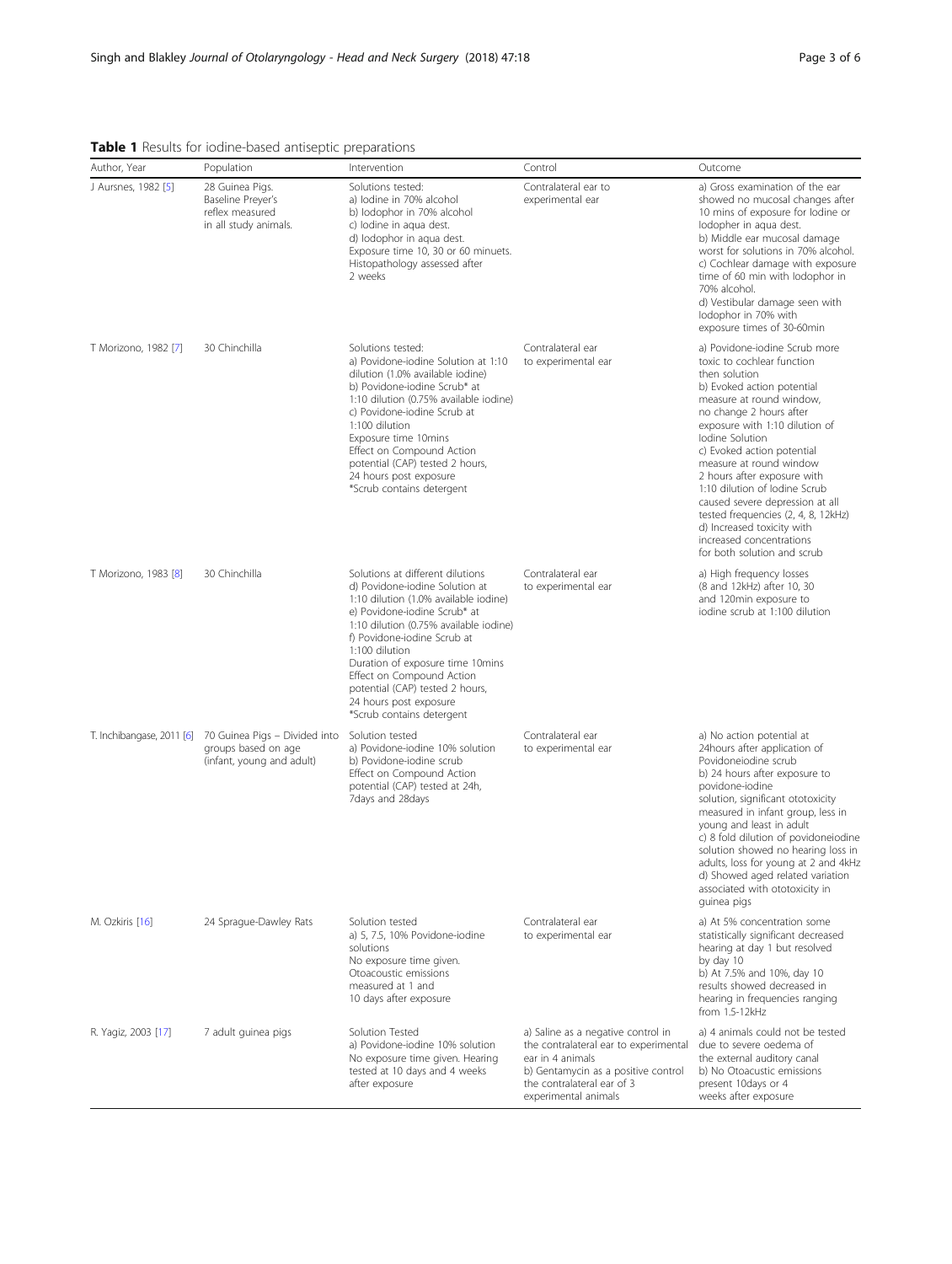| Author, Year           | Population     | emorrestante ana etnanor pasea antiseptie preparations<br>Intervention                                                                                                                                                                                                                                                      | Control                                                                  | Outcomes                                                                                                                                                                                                                                                                                                                                                                                                                                    |
|------------------------|----------------|-----------------------------------------------------------------------------------------------------------------------------------------------------------------------------------------------------------------------------------------------------------------------------------------------------------------------------|--------------------------------------------------------------------------|---------------------------------------------------------------------------------------------------------------------------------------------------------------------------------------------------------------------------------------------------------------------------------------------------------------------------------------------------------------------------------------------------------------------------------------------|
| R. Perez, 2000 [10]    | 25 Sand Rats   | a) Solutions tested<br>Povidone-iodine 10%<br>solution<br>b) Chlorhexidine<br>Gluconate 0.5% solution<br>c) Ethyl alcohol in 70%<br>aqueous solution<br>Exposure time 3 days<br>ABR and vestibular evoked<br>potentials (VsEP) testing<br>8 days after initial exposure                                                     | a) Saline as<br>negative control<br>b) Gentamycin<br>as positive control | a) ABR not present after<br>Chlorhexidine Gluconate<br>0.5% solution<br>b) ABR present at baseline<br>after application of<br>Povidone-iodine 10%<br>solution, VsEP present<br>in all test animals<br>c) No ABR or VsEP recorded<br>in 2/5 animals after Ethyl<br>alcohol 70% solution, 3/5<br>had elevated<br>thresholds (70-80 dB)<br>d) Erythema and oedema<br>noted in 5/5 middle ear<br>cavities after application<br>of ethyl alcohol |
| Y. Igarashi, 1985 [9]  | 12 Cats        | Solutions tested<br>a) Chlorhexidine<br>Gluconate 2.0%<br>b) Chlorhexidine<br>Gluconate 0.05%<br>Exposure time every<br>2 days $\times$ 3 applications.<br>Histologic examination<br>at 7 days and 4 weeks                                                                                                                  | Contralateral ear to<br>the experimental ear                             | a) Gross examination of<br>middle ear space showed<br>thick serous fluid<br>retention in12/12 animals<br>b) Histological examination<br>showed loss of outer hair<br>less in lower cochlear turns.<br>with 85% loss near the<br>round window after<br>application of Chlorhexidine<br>gluconate 2% solutions<br>c) Little to no damage to<br>the outer hair cells seen with<br>Chlorhexidine 0.05% solution                                 |
| J. Aursnes, 1981 [14]  | 48 Guinea Pigs | Solutions tested<br>a) Chlorhexidine<br>0.1% in 70% alcohol<br>b) Chlorhexidine<br>0.1% in aqua. Solution<br>c) Chlorhexidine<br>0.5% in 70% alcohol<br>d) Chlorhexidine<br>0.5% in aqua. Solution<br>Exposure time 10,<br>30 and 60 mins.<br>Histological examination<br>done after $2, 3, 4$<br>or 10 weeks post exposure | Contralateral ear<br>to experimental ear                                 | a) Gross examination showed<br>extensive fibrotic tissue<br>after 60 min exposure time<br>b) Greater degree of fibrosis<br>with 0.5% solution compared<br>to 0.1% solution<br>c) Total destruction of outer<br>hair cells seen 3 weeks after<br>exposure with<br>Chlorhexidine 0.5%<br>in 70% alcohol                                                                                                                                       |
| H. G. Galle, 1986 [18] | 2 Guinea Pigs  | Solution tested<br>a) Savlon™* in<br>1:100 dilution<br>Cochlear microphonics,<br>histologic examination<br>and behaviour measured<br>at 24 h and 48 h after exposure<br>* Composed of 1.5%<br>Chlorhexidine Gluconate<br>and 0.15% cetrimide<br>(quaternary<br>ammonium compound)                                           | Contralateral ear<br>to experimental ear                                 | a) Severe vestibular<br>dysfunction based<br>on behaviour but effects<br>diminished after 24 h<br>and again after 48 h<br>b) Hearing thresholds<br>increased from baseline<br>of 35 dB to 70 dB SPL                                                                                                                                                                                                                                         |
| T. Morizono, 1981 [11] | 23 Chinchillas | Solutions tested<br>a) Ethanol in contractions<br>of 0.1, 1, 3, 10, 25, 50, 70 and 100%<br>Exposure time was<br>10mins, 24 h. Cochlear<br>mircophonics and<br>endocochlear<br>Action potentials tested                                                                                                                      | Contralateral ear<br>to experimental ear                                 | a) Variable outcomes<br>with some animals showing<br>decrease in all frequencies<br>tested with cochlear<br>microphonics with 3%<br>solutions while others<br>showed no<br>deficits with 50% solution                                                                                                                                                                                                                                       |

<span id="page-3-0"></span>Table 2 Results for chlorhexidine and ethanol-based antiseptic preparations

animal studies and no direct human correlation can be drawn given the differences in anatomy of the middle ear space, dosing of antiseptic preparations and in some cases the duration of exposure being in

the order of several weeks. However, some solutions showed high ototoxicity in relatively low concentrations and short exposure times. This includes povidone-iodine scrub which contains detergent,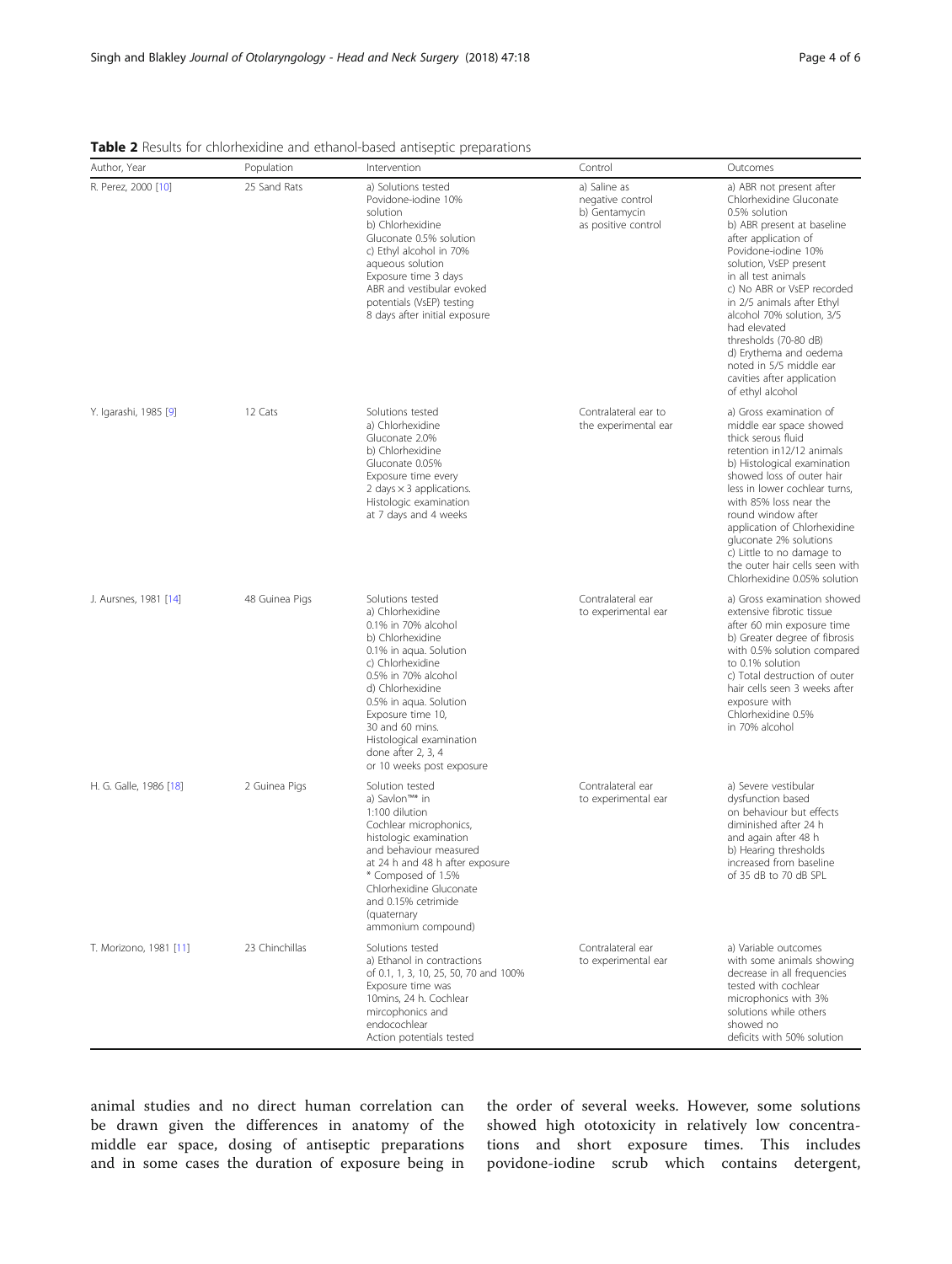Given the findings of this review, the evidence of human ototoxicity of currently used antiseptic preparations is not strong. Iodine based, non-alcoholic, non-detergent solutions may be the least ototoxic but all should be used with caution.

<span id="page-4-0"></span>Table 3 Results for hydrogen peroxide-based antiseptic preparations

| Author,<br>Year                |                   | Population Intervention                                                                                                               | Control                                                                           | Outcome                                                                                                                                                                                                                                                                       |
|--------------------------------|-------------------|---------------------------------------------------------------------------------------------------------------------------------------|-----------------------------------------------------------------------------------|-------------------------------------------------------------------------------------------------------------------------------------------------------------------------------------------------------------------------------------------------------------------------------|
| R.<br>Perez,<br>2003<br>$[13]$ | 22 Sand<br>Rats   | a) Hydrogen<br>peroxide 3%<br>solution<br>Exposure<br>time 5 days.<br>ABR and VsEP<br>tested on day<br>8 after initial<br>exposure    | a) Saline as<br>negative<br>control<br>b)<br>Gentamicin<br>as positive<br>control | a) ABR could not<br>be tested in 3/12<br>animals. All<br>remaining animals<br>had elevated base<br>line from 55 dB to<br>108 dB<br>b) VsEP could not<br>be recorded in 5/<br>12 animals. All<br>remaining animals<br>had a increased<br>from baseline of<br>mean latency time |
| ME<br>Nader,<br>2007<br>$[12]$ | 18<br>Chinchillas | Solution<br>tested<br>a) Hydrogen<br>peroxide 3%<br>solution<br>Exposure<br>time 5 min<br>ABR<br>performed<br>1 day after<br>exposure | Contralateral<br>ear to<br>experimental<br>ear                                    | b) No difference of<br>ABR from baseline<br>recording prior to<br>instillation of<br>hydrogen<br>peroxide.                                                                                                                                                                    |

povidone-iodine in 70% alcohol, and chlorhexidine gluconate in 70% alcohol [\[5](#page-5-0)–[7](#page-5-0), [14](#page-5-0)]. However for other solutions there is no consensus from the studies identified. (Tables [1,](#page-2-0) [2](#page-3-0) and 3).

There are several limitations of this current review. The methods and objective measures are inconsistent.

All the studies identified in this review were animal studies so we are cautious about drawing conclusions from different species using different methods on the potential of the solutions to cause damage in human subjects. In studies conducted on guinea pigs and chinchillas the main hypothesized method of inner ear penetration for solutions is through the round window. The Chinchilla round window membrane is 1/6 of the thickness of that of humans therefore this model is likely over estimating ototoxicity in humans [\[15\]](#page-5-0).

There are also several challenges differentiating conductive hearing loss from sensorineural hearing loss in animal subjects. The time period over which animals were assessed may not have been adequate [\[7](#page-5-0)].

# Conclusion

Records Identified Records excluded for not meeting  $n = 56$ compound criteria of povidoneiodine, Chlorhexidine, ethanol/alcohol, hydrogen peroxide  $n = 37$ Full text articles assess for criteria eligibility  $n=19$ Articles removed for being case reports/series, duplications, or related to therapy and not ototoxicity Full text articles assess for  $n=6$ criteria eligibility  $n=13$ Of the 13 articles included in final review: 6: Iodine related studies 5: Chlorhexidine and Ethanol related studies 2: Hydrogen Peroxide related studies Fig. 1 Flow chart of reviewed articles